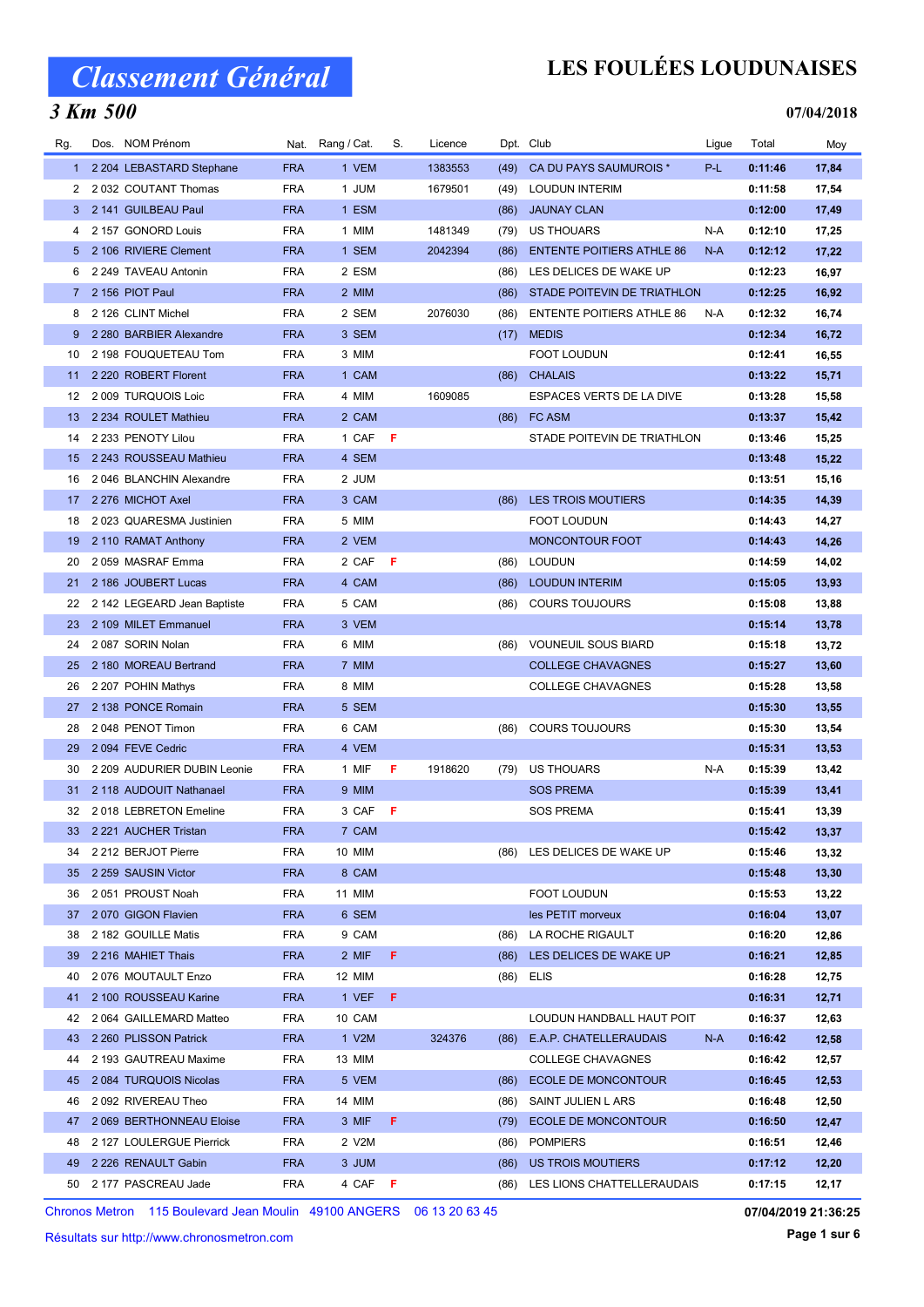### 3 Km 500

## LES FOULÉES LOUDUNAISES

#### 07/04/2018

| Rg. | Dos. NOM Prénom          |            | Nat. Rang / Cat. | S.  | Licence |      | Dpt. Club                        | Ligue | Total   | Moy   |
|-----|--------------------------|------------|------------------|-----|---------|------|----------------------------------|-------|---------|-------|
| 51  | 2 252 CHARBONNEAU Louise | <b>FRA</b> | 4 MIF            | F.  |         | (86) | <b>FC ASM</b>                    |       | 0:17:25 | 12,06 |
| 52  | 2 187 ARTUS Sandrine     | <b>FRA</b> | 2 VEF            | F   |         | (79) | <b>LOUDUN INTERIM</b>            |       | 0:17:35 | 11,94 |
| 53  | 2 091 PETIT Celie        | <b>FRA</b> | 5 MIF            | F   |         |      | <b>SOS PREMA</b>                 |       | 0:17:38 | 11,91 |
| 54  | 2 129 NAULEAU Pierre     | <b>FRA</b> | 4 JUM            |     |         | (86) | ECOLE DE MONCONTOUR              |       | 0:17:39 | 11,90 |
| 55  | 2 125 LECOMTE Elie       | <b>FRA</b> | 11 CAM           |     |         |      |                                  |       | 0:17:39 | 11,90 |
| 56  | 2 111 HERBAULT Alice     | <b>FRA</b> | 1 ESF            | - F |         | (86) | <b>LOUDUN</b>                    |       | 0:17:40 | 11,89 |
| 57  | 2 055 BIRON Dominique    | <b>FRA</b> | 3 V2M            |     |         |      | <b>ESPACES VERTS DE LA DIVE</b>  |       | 0:17:45 | 11,83 |
| 58  | 2 227 THIROUIN Aude      | <b>FRA</b> | 5 CAF            | F   |         | (86) | <b>ASCORI</b>                    |       | 0:17:47 | 11,81 |
| 59  | 2 230 BOSSY Hugues       | <b>FRA</b> | 6 VEM            |     |         | (44) | SAINT ANDRE DES EAUX             |       | 0:18:03 | 11,64 |
| 60  | 2019 LEBRETON Ambre      | <b>FRA</b> | 6 MIF            | F   |         |      | <b>SOS PREMA</b>                 |       | 0:18:06 | 11,60 |
| 61  | 2057 COURTEILLE Samantha | <b>FRA</b> | 1 SEF            | F   |         |      | <b>ECOLE DE MONCONTOUR</b>       |       | 0:18:10 | 11,56 |
| 62  | 2025 DECESVRE Antoine    | <b>FRA</b> | 7 VEM            |     |         |      |                                  |       | 0:18:22 | 11,44 |
| 63  | 2 251 SEDDAK Djibril     | <b>FRA</b> | 3 ESM            |     |         | (37) | <b>SAVONNIERES</b>               |       | 0:18:32 | 11,33 |
| 64  | 2022 TURQUOIS Nolwenn    | <b>FRA</b> | 6 CAF            | F   | 08055   |      | ESPACES VERTS DE LA DIVE         |       | 0:18:48 | 11,17 |
| 65  | 2 136 ROBERT Severine    | <b>FRA</b> | 3 VEF            | F   |         | (86) | <b>ASCORI</b>                    |       | 0:18:59 | 11,06 |
| 66  | 2 131 BLANCHARD Charline | <b>FRA</b> | 7 CAF            | F   |         | (86) | ECOLE DE MONCONTOUR              |       | 0:18:59 | 11,06 |
| 67  | 2 253 PONNELLE Laurent   | <b>FRA</b> | 4 V2M            |     |         | (44) | <b>COURS TOUJOURS</b>            |       | 0:19:04 | 11,01 |
| 68  | 2 065 GELLY Jeremy       | <b>FRA</b> | 8 VEM            |     |         |      | LOUDUN HANDBALL HAUT POIT        |       | 0:19:07 | 10,98 |
| 69  | 2068 PETIT Brice         | <b>FRA</b> | 5 V2M            |     |         | (86) | les PETIT morveux                |       | 0:19:18 | 10,88 |
| 70  | 2 232 LEJUDE Boris       | <b>FRA</b> | 9 VEM            |     |         |      | <b>CO ENTREPRENEURS</b>          |       | 0:19:22 | 10,84 |
| 71  | 2 098 PETIT Ludovic      | <b>FRA</b> | 10 VEM           |     |         |      | <b>FOOT LOUDUN</b>               |       | 0:19:28 | 10,79 |
| 72  | 2 114 CHAINEAU Fanie     | <b>FRA</b> | 8 CAF            | F   |         | (86) | <b>RANTON</b>                    |       | 0:19:28 | 10,79 |
| 73  | 2 236 BAZIN Laly         | <b>FRA</b> | 7 MIF            | F.  | 2126104 | (86) | <b>ENTENTE POITIERS ATHLE 86</b> | $N-A$ | 0:19:29 | 10,78 |
| 74  | 2071 PETIT Nancy         | <b>FRA</b> | 2 SEF            | F   |         |      | les PETIT morveux                |       | 0:19:30 | 10,77 |
| 75  | 2 116 PRUNIER Emilie     | <b>FRA</b> | 3 SEF            | F   |         |      | <b>BRUNET MIGNE</b>              |       | 0:19:33 | 10,74 |
| 76  | 2013 ARBOIREAU Raphael   | <b>FRA</b> | 15 MIM           |     |         | (86) | <b>COLLEGE CHAVAGNES</b>         |       | 0:19:35 | 10,72 |
| 77  | 2 255 TURQUOIS Vanessa   | <b>FRA</b> | 4 SEF            | F.  |         |      | <b>LECLERC</b>                   |       | 0:19:36 | 10,71 |
| 78  | 2 176 LEMOINE Oceane     | <b>FRA</b> | 9 CAF            | F   | 1929282 | (79) | US THOUARS                       | N-A   | 0:19:37 | 10,71 |
| 79  | 2 223 AIRAUDO Zoe        | <b>FRA</b> | 10 CAF           | F   | 1679083 | (79) | <b>US THOUARS</b>                | $N-A$ | 0:19:37 | 10,70 |
| 80  | 2 191 MAINDRON Nicolas   | <b>FRA</b> | 7 SEM            |     |         | (49) | <b>KORIAN</b>                    |       | 0:19:41 | 10,67 |
| 81  | 2 218 ORILLUS Laetitia   | <b>FRA</b> | 5 SEF            | F   |         |      | <b>KOBRAZ</b>                    |       | 0:19:45 | 10,63 |
| 82  | 2 219 ORILLUS Sebastien  | <b>FRA</b> | 11 VEM           |     |         | (86) | <b>KOBRAZ</b>                    |       | 0:19:45 | 10,63 |
| 83  | 2049 PETIT Sandra        | <b>FRA</b> | 6 SEF F          |     |         |      | (85) les PETIT morveux           |       | 0:19:48 | 10,60 |
| 84  | 2 060 BRIAND Florence    | <b>FRA</b> | 4 VEF            | - F |         |      |                                  |       | 0:19:49 | 10,60 |
| 85  | 2 242 LEPINAY Lise       | <b>FRA</b> | 11 CAF           | F   |         |      |                                  |       | 0:19:52 | 10,57 |
| 86  | 2 108 GERARD Eugenie     | <b>FRA</b> | 12 CAF           | F   |         |      | <b>BRUNET MIGNE</b>              |       | 0:19:54 | 10,56 |
| 87  | 2 089 TURMEAU Lisa       | <b>FRA</b> | 8 MIF            | F.  | 1402598 | (79) | US THOUARS                       | N-A   | 0:19:54 | 10,55 |
| 88  | 2 105 LALIGAND Louis     | <b>FRA</b> | 16 MIM           |     |         | (86) | LOUDUN INTERIM                   |       | 0:19:55 | 10,54 |
| 89  | 2 188 PAGIS Anthony      | <b>FRA</b> | 8 SEM            |     |         | (86) | <b>KORIAN</b>                    |       | 0:19:55 | 10,54 |
| 90  | 2 122 GUERY Aurelien     | <b>FRA</b> | 9 SEM            |     |         |      |                                  |       | 0:19:57 | 10,53 |
| 91  | 2031 DUVAL Fred          | <b>FRA</b> | 12 VEM           |     |         |      | <b>FOOT LOUDUN</b>               |       | 0:20:04 | 10,46 |
| 92  | 2 107 YVON Noemie        | <b>FRA</b> | 9 MIF            | F   | 1995955 | (86) | <b>ENTENTE POITIERS ATHLE 86</b> | N-A   | 0:20:06 | 10,45 |
| 93  | 2 231 PITHON Nicolas     | <b>FRA</b> | <b>10 SEM</b>    |     |         | (86) | <b>TEAM BOULANGERIE PITHON</b>   |       | 0:20:06 | 10,45 |
| 94  | 2 208 CREMADES Florence  | <b>FRA</b> | 1 V2F            | F   |         |      | <b>COURS TOUJOURS</b>            |       | 0:20:06 | 10,45 |
| 95  | 2 246 HUET Vincent       | <b>FRA</b> | <b>11 SEM</b>    |     |         |      | <b>KORIAN</b>                    |       | 0:20:07 | 10,44 |
|     | 2075 PONLEVOY Florian    | <b>FRA</b> | 12 SEM           |     |         |      | MANIP                            |       | 0:20:07 | 10,44 |
| 96  |                          | <b>FRA</b> |                  |     |         | (86) |                                  |       | 0:20:08 |       |
| 97  | 2 152 JULIA Florent      |            | 13 SEM           |     |         | (86) | <b>CENTER PARCS</b>              |       |         | 10,43 |
| 98  | 2 086 BOURREAU Linda     | <b>FRA</b> | 5 VEF            | - F |         | (86) | <b>COURS TOUJOURS</b>            |       | 0:20:22 | 10,31 |
| 99  | 2 132 SAULNIER Laurent   | <b>FRA</b> | 13 VEM           |     |         | (86) | <b>LOUDUN</b>                    |       | 0:20:27 | 10,27 |
| 100 | 2 200 FOURNIER Pauline   | <b>FRA</b> | 7 SEF F          |     |         | (79) | <b>BRUNET MIGNE</b>              |       | 0:20:32 | 10,22 |

Chronos Metron 115 Boulevard Jean Moulin 49100 ANGERS 06 13 20 63 45

Résultats sur http://www.chronosmetron.com

07/04/2019 21:36:25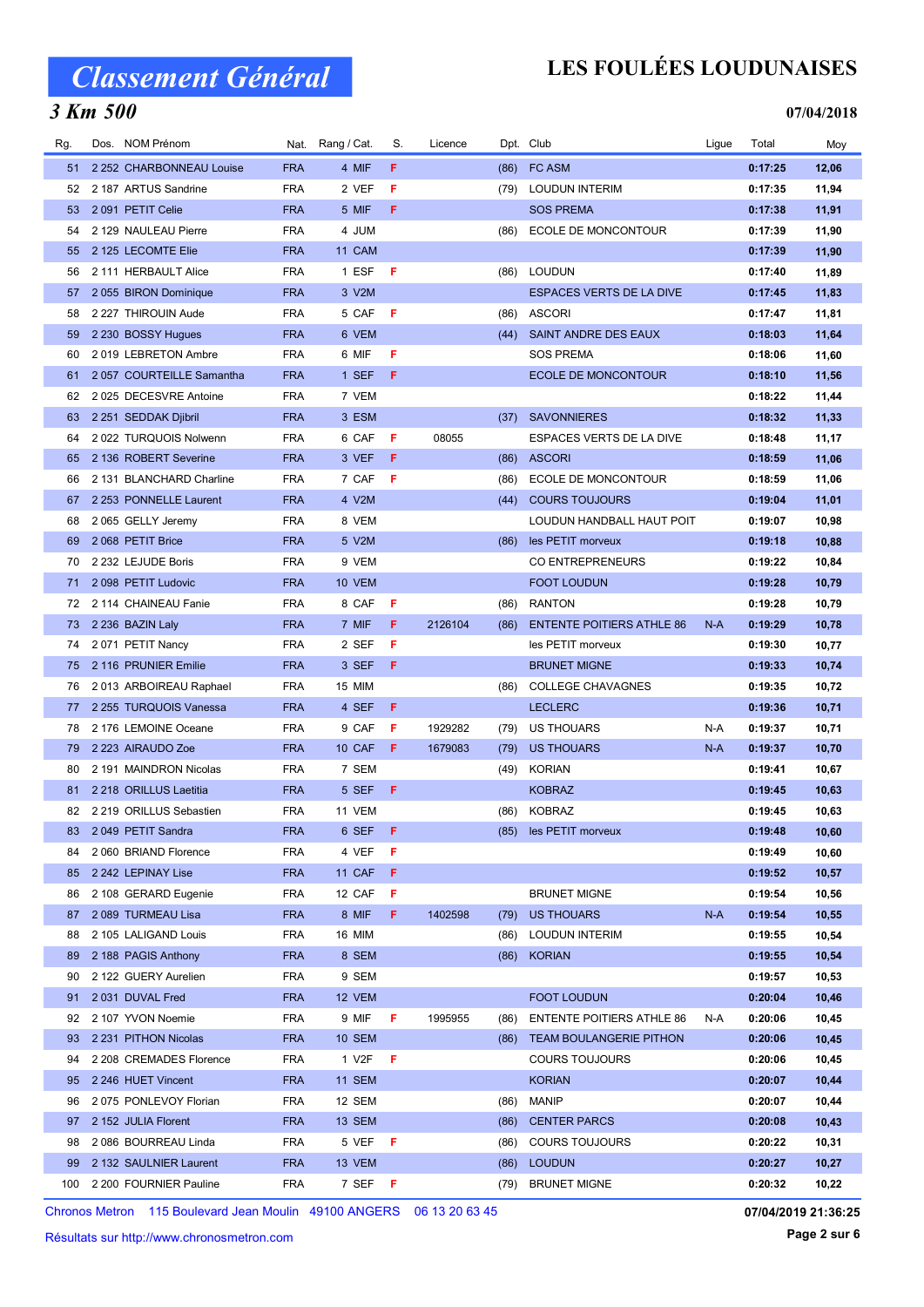### 3 Km 500

## LES FOULÉES LOUDUNAISES

#### 07/04/2018

| Rg. | Dos. NOM Prénom                   |            | Nat. Rang / Cat.   | S.  | Licence |      | Dpt. Club                   | Ligue | Total   | Moy    |
|-----|-----------------------------------|------------|--------------------|-----|---------|------|-----------------------------|-------|---------|--------|
| 101 | 2 213 GANDIER Christelle          | <b>FRA</b> | 6 VEF              | F   |         | (86) | LES DELICES DE WAKE UP      |       | 0:20:32 | 10,22  |
| 102 | 2 184 COUDREAU Patrick            | <b>FRA</b> | 14 VEM             |     |         | (79) | <b>MAUZE THOUARSAIS</b>     |       | 0:20:41 | 10,15  |
| 103 | 2 143 LEMAITRE Geoffrey           | <b>FRA</b> | 14 SEM             |     |         | (86) | <b>SAMMARCOLLES</b>         |       | 0:20:42 | 10, 15 |
| 104 | 2 024 REVEREAULT Jacques          | <b>FRA</b> | 1 V3M              |     |         |      |                             |       | 0:20:42 | 10,15  |
| 105 | 2063 GELLY Ninon                  | <b>FRA</b> | <b>10 MIF</b>      | F.  |         |      | <b>LOUDUN HANBALL</b>       |       | 0:20:47 | 10, 10 |
| 106 | 2 172 MAINAGE Juliette            | <b>FRA</b> | 8 SEF              | F   |         |      |                             |       | 0:20:47 | 10,10  |
| 107 | 2082 COURTOIS Marie Josee         | <b>FRA</b> | 2 V <sub>2</sub> F | F.  |         | (86) | <b>ELIS</b>                 |       | 0:20:50 | 10,08  |
| 108 | 2 240 PAYNAUD Caroline            | <b>FRA</b> | 9 SEF              | F   |         | (86) | <b>CENTER PARCS</b>         |       | 0:20:58 | 10,02  |
| 109 | 2016 GUILBAUD Anais               | <b>FRA</b> | 1 JUF              | F.  | 1400145 |      | <b>BRUNET MIGNE</b>         |       | 0:21:00 | 10,00  |
| 110 | 2 038 PROUST Thibault             | <b>FRA</b> | 15 VEM             |     |         |      | <b>FOOT LOUDUN</b>          |       | 0:21:00 | 10,00  |
| 111 | 2028 OUVRARD Amelie               | <b>FRA</b> | 10 SEF             | F   | 2103486 |      | <b>BRUNET MIGNE</b>         |       | 0:21:01 | 9,99   |
| 112 | 2029 MOYSE Karine                 | <b>FRA</b> | 7 VEF              | F   |         |      | <b>FOOT LOUDUN</b>          |       | 0:21:04 | 9,97   |
| 113 | 2 165 POTOCZNY SAPIN Leelou       | <b>FRA</b> | 2 JUF              | F.  |         | (86) | <b>CENTER PARCS</b>         |       | 0:21:05 | 9,96   |
| 114 | 2017 BRAULT CARLIER Margaux       | <b>FRA</b> | 11 MIF             | F   |         |      | <b>KORIAN</b>               |       | 0:21:08 | 9,93   |
| 115 | 2097 ROULON Emmanuel              | <b>FRA</b> | 6 V2M              |     |         |      | <b>ECOLE DE MONCONTOUR</b>  |       | 0:21:09 | 9,93   |
| 116 | 2 183 BAUDRY Christophe           | <b>FRA</b> | 16 VEM             |     |         | (86) | CBC                         |       | 0:21:16 | 9,87   |
| 117 | 2011 BRACONNIER Vincent           | <b>FRA</b> | 15 SEM             |     |         | (86) | <b>LES TROIS MOUTIERS</b>   |       | 0:21:17 | 9,86   |
| 118 | 2 163 BAROT Philippe              | <b>FRA</b> | 7 V2M              |     |         |      | <b>ECOLE DE MONCONTOUR</b>  |       | 0:21:18 | 9,86   |
| 119 | 2001 GOUIN Heloise                | <b>FRA</b> | <b>11 SEF</b>      | F   |         |      |                             |       | 0:21:19 | 9,85   |
| 120 | 2 250 BAILLARGEANT Christophe     | <b>FRA</b> | 16 SEM             |     |         |      | (37) LES DELICES DE WAKE UP |       | 0:21:19 | 9,85   |
| 121 | 2035 COUTANT GEORGET Floriane FRA |            | 3 V <sub>2</sub> F | F   |         |      | <b>LOUDUN INTERIM</b>       |       | 0:21:20 | 9,85   |
| 122 | 2 003 BIRON Christelle            | <b>FRA</b> | 4 V2F              | F   |         |      | <b>COURS TOUJOURS</b>       |       | 0:21:20 | 9,84   |
| 123 | 2033 COUTANT GEORGET Erwan        | <b>FRA</b> | 8 V2M              |     |         | (75) | <b>LOUDUN INTERIM</b>       |       | 0:21:25 | 9,80   |
| 124 | 2043 GIRARDEAU Manon              | <b>FRA</b> | 13 CAF             | F   |         | (86) | <b>BOURNAND</b>             |       | 0:21:26 | 9,80   |
| 125 | 2 196 MAINDRON Manuella           | <b>FRA</b> | 8 VEF              | F   |         | (86) | <b>CGL</b>                  |       | 0:21:26 | 9,80   |
| 126 | 2020 OLIVIERO Katia               | <b>FRA</b> | 12 SEF             | F   |         | (86) | <b>MONTAMISE</b>            |       | 0:21:26 | 9,79   |
| 127 | 2 095 ORILLUS Angelique           | <b>FRA</b> | 9 VEF              | F   |         |      | <b>CO ENTREPRENEURS</b>     |       | 0:21:27 | 9,79   |
| 128 | 2 162 CHAROTTE Tanguy             | <b>FRA</b> | 17 MIM             |     |         | (86) | <b>CHALAIS</b>              |       | 0:21:27 | 9,79   |
| 129 | 2 185 DUPORT ROBIN Muriel         | <b>FRA</b> | <b>10 VEF</b>      | F.  |         | (86) | <b>LOUDUN</b>               |       | 0:21:34 | 9,74   |
| 130 | 2 090 PETIT Franck                | <b>FRA</b> | 9 V2M              |     |         |      | <b>SOS PREMA</b>            |       | 0:21:40 | 9,70   |
| 131 | 2 199 JOUHANNET Magalie           | <b>FRA</b> | <b>11 VEF</b>      | F   |         |      | <b>FOOT LOUDUN</b>          |       | 0:21:40 | 9,69   |
| 132 | 2 121 HUCAULT Alexandre           | <b>FRA</b> | 17 SEM             |     |         |      | <b>BRUNET MIGNE</b>         |       | 0:21:40 | 9,69   |
|     | 133 2 079 CARION Noemie           | <b>FRA</b> | 12 MIF $F$         |     |         |      | $(86)$ ELIS                 |       | 0:21:42 | 9,68   |
| 134 | 2 140 GIRAULT Elodie              | <b>FRA</b> | 13 SEF             | F   |         |      |                             |       | 0:21:42 | 9,68   |
| 135 | 2 203 GUERIN Lea                  | <b>FRA</b> | 14 CAF             | F.  |         | (86) | <b>CLUB HIPPIQUE</b>        |       | 0:21:45 | 9,66   |
| 136 | 2 192 MAINDRON Karen              | <b>FRA</b> | 14 SEF             | F   |         | (49) | <b>KORIAN</b>               |       | 0:21:46 | 9,65   |
| 137 | 2 190 FRESNAIS Melissa            | <b>FRA</b> | <b>15 SEF</b>      | F   |         | (86) | <b>KORIAN</b>               |       | 0:21:46 | 9,65   |
| 138 | 2012 GALERNE Marine               | <b>FRA</b> | 16 SEF             | F   |         |      | <b>HARAS DES OUCHES</b>     |       | 0:21:53 | 9,60   |
| 139 | 2 168 AVRIL Pauline               | <b>FRA</b> | 3 JUF              | F.  |         | (86) | <b>ECOLE DE MONCONTOUR</b>  |       | 0:21:55 | 9,58   |
| 140 | 2042 COURTEL Audrey               | <b>FRA</b> | 17 SEF             | - F |         | (86) | ANGLIERS                    |       | 0:21:59 | 9,55   |
| 141 | 2 215 PARAGOT Nicolas             | <b>FRA</b> | 17 VEM             |     |         | (86) | LES DELICES DE WAKE UP      |       | 0:22:00 | 9,55   |
| 142 | 2 214 JAUNEAU PARAJOT Sophie      | <b>FRA</b> | 12 VEF             | F   |         |      | (86) LES DELICES DE WAKE UP |       | 0:22:02 | 9,53   |
| 143 | 2 211 DIBOINE Elodie              | <b>FRA</b> | 18 SEF             | F.  |         |      |                             |       | 0:22:03 | 9,52   |
| 144 | 2066 RONDEAU Erika                | <b>FRA</b> | 5 V2F              | F   |         | (79) | <b>MARIE TEAM</b>           |       | 0:22:03 | 9,52   |
| 145 | 2 179 CHAMOULAUD Florian          | <b>FRA</b> | <b>18 SEM</b>      |     |         |      |                             |       | 0:22:04 | 9,52   |
| 146 | 2 224 MESSIER Linda               | <b>FRA</b> | 13 VEF             | F   |         |      | <b>KOBRAZ</b>               |       | 0:22:07 | 9,49   |
| 147 | 2 159 CAILLER Julie               | <b>FRA</b> | <b>19 SEF</b>      | F.  |         |      | <b>MY COIFFURE</b>          |       | 0:22:07 | 9,49   |
| 148 | 2 158 REIGNER Julie               | <b>FRA</b> | 20 SEF             | F.  |         |      | MY COIFFURE                 |       | 0:22:08 | 9,49   |
| 149 | 2 040 DOUX Carla                  | <b>FRA</b> | 13 MIF             | F.  |         |      |                             |       | 0:22:09 | 9,48   |
|     |                                   |            |                    |     |         |      |                             |       |         |        |
| 150 | 2 160 COCHARD Laure               | <b>FRA</b> | 21 SEF             | F   |         |      |                             |       | 0:22:10 | 9,47   |

Chronos Metron 115 Boulevard Jean Moulin 49100 ANGERS 06 13 20 63 45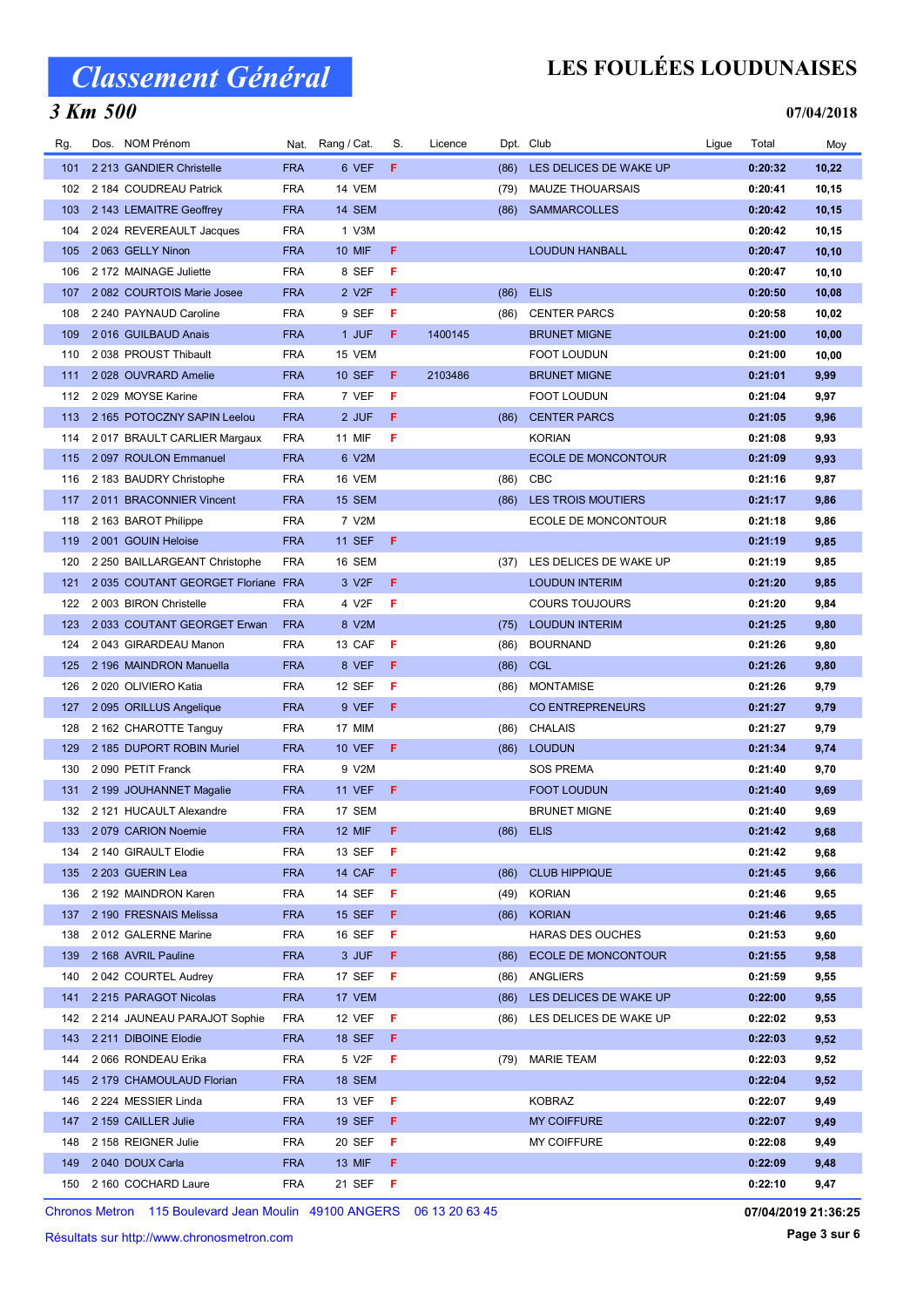### 3 Km 500

## LES FOULÉES LOUDUNAISES

#### 07/04/2018

| 22 SEF<br><b>ARCAY</b><br>151<br>2067 VION Audrey<br><b>FRA</b><br>F<br>(86)<br>0:22:10<br>9,47<br>F<br>152<br>2036 MARTEAU Ludovica<br><b>FRA</b><br><b>14 VEF</b><br>(86)<br><b>LOUDUN INTERIM</b><br>0:22:11<br>9,47<br>2 124 DESCHEREUX Yannick<br><b>FRA</b><br>18 VEM<br>LA ROCHE RIGAULT<br>0:22:12<br>9,46<br>153<br>(86)<br>2 002 DOUX Lisa<br><b>FRA</b><br>23 SEF<br>F<br><b>DOUX</b><br>0:22:12<br>9,46<br>154<br><b>FRA</b><br>6 V2F<br>F<br>2 030 DUVAL Nath<br>0:22:15<br>9,44<br>155<br>2 102 BERTHONNEAU Emilie<br><b>FRA</b><br>24 SEF<br>F<br>ECOLE DE MONCONTOUR<br>0:22:16<br>156<br>9,43<br><b>FRA</b><br>5 JUM<br>0:22:22<br>2052 PROUST Hugo<br><b>FOOT LOUDUN</b><br>9,39<br>157<br>(86)<br><b>FRA</b><br>15 VEF<br><b>FOOT LOUDUN</b><br>2037 PROUST Virginie<br>F<br>0:22:22<br>9,39<br>158<br><b>FRA</b><br>19 VEM<br>0:22:22<br>9,39<br>159<br>2 130 BLANCHARD Bruno<br><b>ECOLE DE MONCONTOUR</b><br>(86)<br><b>FRA</b><br>16 VEF<br>F<br><b>AGRITUBEL</b><br>160<br>2 113 DAVID Lydie<br>0:22:25<br>9,37<br><b>FRA</b><br>161<br>2 123 DESCHEREUX Flora<br>15 CAF<br>F<br>(86)<br>LA ROCHE RIGAULT<br>0:22:27<br>9,35<br>9,32<br>2 244 LECLERC Flavie<br><b>FRA</b><br>25 SEF<br>F<br>0:22:32<br>162<br><b>FRA</b><br>F<br>2 239 CASPARD Virginie<br>26 SEF<br><b>CENTER PARCS</b><br>0:22:34<br>9,31<br>163<br>(86)<br>2 164 SAPIN Karine<br><b>FRA</b><br>17 VEF<br>F<br><b>CENTER PARCS</b><br>0:22:34<br>9,30<br>164<br>(86)<br>2 167 BAUDSON Carol<br><b>FRA</b><br>7 V2F<br>F<br><b>ECOLE DE MONCONTOUR</b><br>0:22:38<br>165<br>(86)<br>9,28<br><b>FRA</b><br>F<br>18 VEF<br>LES LIONS CHATTELLERAUDAIS<br>0:22:39<br>166<br>2 225 CONSTANTIN Delphine<br>(86)<br>9,27<br><b>27 SEF</b><br>F<br>2047 GELLY Elise<br><b>FRA</b><br>0:22:41<br>9,26<br>167<br><b>FRA</b><br>20 VEM<br>CGL<br>0:22:42<br>9,25<br>2 197 MAINDRON Cyril<br>168<br>16 CAF<br>F<br>169<br>2 194 GIRAULT Chloe<br><b>FRA</b><br><b>CO ENTREPRENEURS</b><br>0:22:45<br>9,23<br><b>FRA</b><br>F<br>170<br>2 054 BOYER Laly<br>14 MIF<br>0:22:49<br>9,21<br>2041 GUILLOCHET ARTUS Corine<br><b>FRA</b><br><b>19 VEF</b><br>F<br><b>LOUDUN INTERIM</b><br>0:22:51<br>171<br>(86)<br>9,19<br>2 241 POINT Aurelie<br><b>FRA</b><br>28 SEF<br>F<br>0:22:55<br>172<br>9,17<br>2053 GERBIER Angelique<br><b>FRA</b><br>29 SEF<br>F<br>0:22:57<br>9,15<br>173<br>2 ESF<br>F<br>2 117 HUET Maurane<br><b>FRA</b><br>0:23:01<br>174<br>9,12<br>3 ESF<br>F<br><b>POMPIERS</b><br>2 128 NOIRAULT Sandy<br><b>FRA</b><br>0:23:01<br>9,12<br>175<br>(86)<br><b>FRA</b><br>F<br><b>KOBRAZ</b><br>9,10<br>2 174 JIMBLET Caroline<br>30 SEF<br>0:23:04<br>176<br>(86)<br><b>FRA</b><br>31 SEF<br>F<br>2 149 BELICE Amelie<br>LE TRIO INFERNAL<br>0:23:08<br>177<br>9,08<br>2 150 CHARLOT Kylian<br><b>FRA</b><br><b>18 MIM</b><br><b>BOURNAND</b><br>0:23:10<br>9,07<br>178<br>(86)<br>2072 PLU Bruno<br><b>FRA</b><br>10 V2M<br>179<br>(86)<br><b>MANIP</b><br>0:23:10<br>9,06<br>2 062 BERGEARD Monique<br><b>FRA</b><br>1 V3F<br>F<br>0:23:16<br>9,03<br>180<br><b>FRA</b><br>17 CAF<br>F<br>9,03<br>181<br>2 282 BILLAUD Clemence<br>0:23:16<br>2 103 LAMBERT Sandrine<br><b>FRA</b><br>20 VEF<br>F<br><b>CO ENTREPRENEURS</b><br>0:23:17<br>9,02<br>182<br>(86)<br><b>FRA</b><br>32 SEF F<br>0:23:18<br>9,01<br>183 2 146 GODEFROY Virginie<br>(86) BOURNAND<br>(86) CENTER PARCS<br>0:23:24<br>8,98<br>2 154 BODNAR Amandine<br>FRA<br>33 SEF<br>- F<br>184<br>2 133 SAULNIER Oceane<br><b>FRA</b><br>4 ESF<br>F.<br><b>LOUDUN</b><br>0:23:28<br>8,95<br>185<br>(86)<br>8,94<br>2 134 BOCHE Baptiste<br><b>FRA</b><br>4 ESM<br>(49) ST GEORGES SUR LAYON<br>0:23:29<br>186<br>4 JUF<br>0:23:31<br>187<br>2 228 GEAY Justine<br><b>FRA</b><br>F<br><b>MISSE</b><br>8,93<br>(79)<br><b>FRA</b><br>34 SEF<br>F<br><b>KORIAN</b><br>0:23:38<br>8,89<br>188<br>2 245 SANDOR Margaux<br>2 148 BALLU Vanessa<br><b>FRA</b><br>35 SEF<br>F.<br>LE TRIO INFERNAL<br>0:23:38<br>8,88<br>189<br><b>FRA</b><br>36 SEF <b>F</b><br><b>MANIP</b><br>0:23:42<br>8,86<br>190<br>2074 JEANNEAU Sandrine<br>2 170 GIANSANTI Arnaud<br><b>FRA</b><br><b>19 SEM</b><br><b>ECOLE DE MONCONTOUR</b><br>0:23:44<br>8,85<br>191<br>(86)<br>2 169 GIANSANTI Annabelle<br><b>FRA</b><br>37 SEF<br>-F<br>ECOLE DE MONCONTOUR<br>0:23:44<br>8,85<br>192<br>(86)<br><b>FRA</b><br><b>21 VEF</b><br>F.<br>0:23:44<br>8,85<br>193<br>2 181 BONNILLEAU Elodie<br>2 007 DUMAS Leandre<br><b>FRA</b><br>19 MIM<br>MIREBEAU<br>0:23:47<br>8,83<br>194<br>(86)<br><b>FRA</b><br>22 VEF<br>F<br>0:23:54<br>8,78<br>195<br>2093 GONET Isabelle<br>5 JUF<br>F<br>196<br>2045 ROUX Yohanie<br><b>FRA</b><br>0:23:58<br>8,76<br>2 210 AVRIL Amelie<br><b>FRA</b><br>5 ESF<br>F<br><b>ECOLE DE MONCONTOUR</b><br>0:24:00<br>8,75<br>197<br>2 099 ROUSSEAU Lucette<br><b>FRA</b><br>1 V4F<br>F<br>0:24:08<br>8,70<br>198<br>0:24:09<br>2 034 COUTANT GEORGET Aurore<br><b>FRA</b><br>6 ESF<br>F.<br><b>LOUDUN INTERIM</b><br>8,69<br>199<br>(79)<br>2 006 VALLET Aude<br>- F | Rg. | Dos. NOM Prénom | Nat.       | Rang / Cat. | S. | Licence |      | Dpt. Club | Ligue | Total   | Moy  |
|------------------------------------------------------------------------------------------------------------------------------------------------------------------------------------------------------------------------------------------------------------------------------------------------------------------------------------------------------------------------------------------------------------------------------------------------------------------------------------------------------------------------------------------------------------------------------------------------------------------------------------------------------------------------------------------------------------------------------------------------------------------------------------------------------------------------------------------------------------------------------------------------------------------------------------------------------------------------------------------------------------------------------------------------------------------------------------------------------------------------------------------------------------------------------------------------------------------------------------------------------------------------------------------------------------------------------------------------------------------------------------------------------------------------------------------------------------------------------------------------------------------------------------------------------------------------------------------------------------------------------------------------------------------------------------------------------------------------------------------------------------------------------------------------------------------------------------------------------------------------------------------------------------------------------------------------------------------------------------------------------------------------------------------------------------------------------------------------------------------------------------------------------------------------------------------------------------------------------------------------------------------------------------------------------------------------------------------------------------------------------------------------------------------------------------------------------------------------------------------------------------------------------------------------------------------------------------------------------------------------------------------------------------------------------------------------------------------------------------------------------------------------------------------------------------------------------------------------------------------------------------------------------------------------------------------------------------------------------------------------------------------------------------------------------------------------------------------------------------------------------------------------------------------------------------------------------------------------------------------------------------------------------------------------------------------------------------------------------------------------------------------------------------------------------------------------------------------------------------------------------------------------------------------------------------------------------------------------------------------------------------------------------------------------------------------------------------------------------------------------------------------------------------------------------------------------------------------------------------------------------------------------------------------------------------------------------------------------------------------------------------------------------------------------------------------------------------------------------------------------------------------------------------------------------------------------------------------------------------------------------------------------------------------------------------------------------------------------------------------------------------------------------------------------------------------------------------------------------------------------------------------------------------------------------------------------------------------------------------------------------------------------------------------------------------------------------------------------------------------------------------------------------------------------------------------------------------------------------------------------------------------------------------------------------------------------------------------------------------------------------------------------------------|-----|-----------------|------------|-------------|----|---------|------|-----------|-------|---------|------|
|                                                                                                                                                                                                                                                                                                                                                                                                                                                                                                                                                                                                                                                                                                                                                                                                                                                                                                                                                                                                                                                                                                                                                                                                                                                                                                                                                                                                                                                                                                                                                                                                                                                                                                                                                                                                                                                                                                                                                                                                                                                                                                                                                                                                                                                                                                                                                                                                                                                                                                                                                                                                                                                                                                                                                                                                                                                                                                                                                                                                                                                                                                                                                                                                                                                                                                                                                                                                                                                                                                                                                                                                                                                                                                                                                                                                                                                                                                                                                                                                                                                                                                                                                                                                                                                                                                                                                                                                                                                                                                                                                                                                                                                                                                                                                                                                                                                                                                                                                                                                                                    |     |                 |            |             |    |         |      |           |       |         |      |
|                                                                                                                                                                                                                                                                                                                                                                                                                                                                                                                                                                                                                                                                                                                                                                                                                                                                                                                                                                                                                                                                                                                                                                                                                                                                                                                                                                                                                                                                                                                                                                                                                                                                                                                                                                                                                                                                                                                                                                                                                                                                                                                                                                                                                                                                                                                                                                                                                                                                                                                                                                                                                                                                                                                                                                                                                                                                                                                                                                                                                                                                                                                                                                                                                                                                                                                                                                                                                                                                                                                                                                                                                                                                                                                                                                                                                                                                                                                                                                                                                                                                                                                                                                                                                                                                                                                                                                                                                                                                                                                                                                                                                                                                                                                                                                                                                                                                                                                                                                                                                                    |     |                 |            |             |    |         |      |           |       |         |      |
|                                                                                                                                                                                                                                                                                                                                                                                                                                                                                                                                                                                                                                                                                                                                                                                                                                                                                                                                                                                                                                                                                                                                                                                                                                                                                                                                                                                                                                                                                                                                                                                                                                                                                                                                                                                                                                                                                                                                                                                                                                                                                                                                                                                                                                                                                                                                                                                                                                                                                                                                                                                                                                                                                                                                                                                                                                                                                                                                                                                                                                                                                                                                                                                                                                                                                                                                                                                                                                                                                                                                                                                                                                                                                                                                                                                                                                                                                                                                                                                                                                                                                                                                                                                                                                                                                                                                                                                                                                                                                                                                                                                                                                                                                                                                                                                                                                                                                                                                                                                                                                    |     |                 |            |             |    |         |      |           |       |         |      |
|                                                                                                                                                                                                                                                                                                                                                                                                                                                                                                                                                                                                                                                                                                                                                                                                                                                                                                                                                                                                                                                                                                                                                                                                                                                                                                                                                                                                                                                                                                                                                                                                                                                                                                                                                                                                                                                                                                                                                                                                                                                                                                                                                                                                                                                                                                                                                                                                                                                                                                                                                                                                                                                                                                                                                                                                                                                                                                                                                                                                                                                                                                                                                                                                                                                                                                                                                                                                                                                                                                                                                                                                                                                                                                                                                                                                                                                                                                                                                                                                                                                                                                                                                                                                                                                                                                                                                                                                                                                                                                                                                                                                                                                                                                                                                                                                                                                                                                                                                                                                                                    |     |                 |            |             |    |         |      |           |       |         |      |
|                                                                                                                                                                                                                                                                                                                                                                                                                                                                                                                                                                                                                                                                                                                                                                                                                                                                                                                                                                                                                                                                                                                                                                                                                                                                                                                                                                                                                                                                                                                                                                                                                                                                                                                                                                                                                                                                                                                                                                                                                                                                                                                                                                                                                                                                                                                                                                                                                                                                                                                                                                                                                                                                                                                                                                                                                                                                                                                                                                                                                                                                                                                                                                                                                                                                                                                                                                                                                                                                                                                                                                                                                                                                                                                                                                                                                                                                                                                                                                                                                                                                                                                                                                                                                                                                                                                                                                                                                                                                                                                                                                                                                                                                                                                                                                                                                                                                                                                                                                                                                                    |     |                 |            |             |    |         |      |           |       |         |      |
|                                                                                                                                                                                                                                                                                                                                                                                                                                                                                                                                                                                                                                                                                                                                                                                                                                                                                                                                                                                                                                                                                                                                                                                                                                                                                                                                                                                                                                                                                                                                                                                                                                                                                                                                                                                                                                                                                                                                                                                                                                                                                                                                                                                                                                                                                                                                                                                                                                                                                                                                                                                                                                                                                                                                                                                                                                                                                                                                                                                                                                                                                                                                                                                                                                                                                                                                                                                                                                                                                                                                                                                                                                                                                                                                                                                                                                                                                                                                                                                                                                                                                                                                                                                                                                                                                                                                                                                                                                                                                                                                                                                                                                                                                                                                                                                                                                                                                                                                                                                                                                    |     |                 |            |             |    |         |      |           |       |         |      |
|                                                                                                                                                                                                                                                                                                                                                                                                                                                                                                                                                                                                                                                                                                                                                                                                                                                                                                                                                                                                                                                                                                                                                                                                                                                                                                                                                                                                                                                                                                                                                                                                                                                                                                                                                                                                                                                                                                                                                                                                                                                                                                                                                                                                                                                                                                                                                                                                                                                                                                                                                                                                                                                                                                                                                                                                                                                                                                                                                                                                                                                                                                                                                                                                                                                                                                                                                                                                                                                                                                                                                                                                                                                                                                                                                                                                                                                                                                                                                                                                                                                                                                                                                                                                                                                                                                                                                                                                                                                                                                                                                                                                                                                                                                                                                                                                                                                                                                                                                                                                                                    |     |                 |            |             |    |         |      |           |       |         |      |
|                                                                                                                                                                                                                                                                                                                                                                                                                                                                                                                                                                                                                                                                                                                                                                                                                                                                                                                                                                                                                                                                                                                                                                                                                                                                                                                                                                                                                                                                                                                                                                                                                                                                                                                                                                                                                                                                                                                                                                                                                                                                                                                                                                                                                                                                                                                                                                                                                                                                                                                                                                                                                                                                                                                                                                                                                                                                                                                                                                                                                                                                                                                                                                                                                                                                                                                                                                                                                                                                                                                                                                                                                                                                                                                                                                                                                                                                                                                                                                                                                                                                                                                                                                                                                                                                                                                                                                                                                                                                                                                                                                                                                                                                                                                                                                                                                                                                                                                                                                                                                                    |     |                 |            |             |    |         |      |           |       |         |      |
|                                                                                                                                                                                                                                                                                                                                                                                                                                                                                                                                                                                                                                                                                                                                                                                                                                                                                                                                                                                                                                                                                                                                                                                                                                                                                                                                                                                                                                                                                                                                                                                                                                                                                                                                                                                                                                                                                                                                                                                                                                                                                                                                                                                                                                                                                                                                                                                                                                                                                                                                                                                                                                                                                                                                                                                                                                                                                                                                                                                                                                                                                                                                                                                                                                                                                                                                                                                                                                                                                                                                                                                                                                                                                                                                                                                                                                                                                                                                                                                                                                                                                                                                                                                                                                                                                                                                                                                                                                                                                                                                                                                                                                                                                                                                                                                                                                                                                                                                                                                                                                    |     |                 |            |             |    |         |      |           |       |         |      |
|                                                                                                                                                                                                                                                                                                                                                                                                                                                                                                                                                                                                                                                                                                                                                                                                                                                                                                                                                                                                                                                                                                                                                                                                                                                                                                                                                                                                                                                                                                                                                                                                                                                                                                                                                                                                                                                                                                                                                                                                                                                                                                                                                                                                                                                                                                                                                                                                                                                                                                                                                                                                                                                                                                                                                                                                                                                                                                                                                                                                                                                                                                                                                                                                                                                                                                                                                                                                                                                                                                                                                                                                                                                                                                                                                                                                                                                                                                                                                                                                                                                                                                                                                                                                                                                                                                                                                                                                                                                                                                                                                                                                                                                                                                                                                                                                                                                                                                                                                                                                                                    |     |                 |            |             |    |         |      |           |       |         |      |
|                                                                                                                                                                                                                                                                                                                                                                                                                                                                                                                                                                                                                                                                                                                                                                                                                                                                                                                                                                                                                                                                                                                                                                                                                                                                                                                                                                                                                                                                                                                                                                                                                                                                                                                                                                                                                                                                                                                                                                                                                                                                                                                                                                                                                                                                                                                                                                                                                                                                                                                                                                                                                                                                                                                                                                                                                                                                                                                                                                                                                                                                                                                                                                                                                                                                                                                                                                                                                                                                                                                                                                                                                                                                                                                                                                                                                                                                                                                                                                                                                                                                                                                                                                                                                                                                                                                                                                                                                                                                                                                                                                                                                                                                                                                                                                                                                                                                                                                                                                                                                                    |     |                 |            |             |    |         |      |           |       |         |      |
|                                                                                                                                                                                                                                                                                                                                                                                                                                                                                                                                                                                                                                                                                                                                                                                                                                                                                                                                                                                                                                                                                                                                                                                                                                                                                                                                                                                                                                                                                                                                                                                                                                                                                                                                                                                                                                                                                                                                                                                                                                                                                                                                                                                                                                                                                                                                                                                                                                                                                                                                                                                                                                                                                                                                                                                                                                                                                                                                                                                                                                                                                                                                                                                                                                                                                                                                                                                                                                                                                                                                                                                                                                                                                                                                                                                                                                                                                                                                                                                                                                                                                                                                                                                                                                                                                                                                                                                                                                                                                                                                                                                                                                                                                                                                                                                                                                                                                                                                                                                                                                    |     |                 |            |             |    |         |      |           |       |         |      |
|                                                                                                                                                                                                                                                                                                                                                                                                                                                                                                                                                                                                                                                                                                                                                                                                                                                                                                                                                                                                                                                                                                                                                                                                                                                                                                                                                                                                                                                                                                                                                                                                                                                                                                                                                                                                                                                                                                                                                                                                                                                                                                                                                                                                                                                                                                                                                                                                                                                                                                                                                                                                                                                                                                                                                                                                                                                                                                                                                                                                                                                                                                                                                                                                                                                                                                                                                                                                                                                                                                                                                                                                                                                                                                                                                                                                                                                                                                                                                                                                                                                                                                                                                                                                                                                                                                                                                                                                                                                                                                                                                                                                                                                                                                                                                                                                                                                                                                                                                                                                                                    |     |                 |            |             |    |         |      |           |       |         |      |
|                                                                                                                                                                                                                                                                                                                                                                                                                                                                                                                                                                                                                                                                                                                                                                                                                                                                                                                                                                                                                                                                                                                                                                                                                                                                                                                                                                                                                                                                                                                                                                                                                                                                                                                                                                                                                                                                                                                                                                                                                                                                                                                                                                                                                                                                                                                                                                                                                                                                                                                                                                                                                                                                                                                                                                                                                                                                                                                                                                                                                                                                                                                                                                                                                                                                                                                                                                                                                                                                                                                                                                                                                                                                                                                                                                                                                                                                                                                                                                                                                                                                                                                                                                                                                                                                                                                                                                                                                                                                                                                                                                                                                                                                                                                                                                                                                                                                                                                                                                                                                                    |     |                 |            |             |    |         |      |           |       |         |      |
|                                                                                                                                                                                                                                                                                                                                                                                                                                                                                                                                                                                                                                                                                                                                                                                                                                                                                                                                                                                                                                                                                                                                                                                                                                                                                                                                                                                                                                                                                                                                                                                                                                                                                                                                                                                                                                                                                                                                                                                                                                                                                                                                                                                                                                                                                                                                                                                                                                                                                                                                                                                                                                                                                                                                                                                                                                                                                                                                                                                                                                                                                                                                                                                                                                                                                                                                                                                                                                                                                                                                                                                                                                                                                                                                                                                                                                                                                                                                                                                                                                                                                                                                                                                                                                                                                                                                                                                                                                                                                                                                                                                                                                                                                                                                                                                                                                                                                                                                                                                                                                    |     |                 |            |             |    |         |      |           |       |         |      |
|                                                                                                                                                                                                                                                                                                                                                                                                                                                                                                                                                                                                                                                                                                                                                                                                                                                                                                                                                                                                                                                                                                                                                                                                                                                                                                                                                                                                                                                                                                                                                                                                                                                                                                                                                                                                                                                                                                                                                                                                                                                                                                                                                                                                                                                                                                                                                                                                                                                                                                                                                                                                                                                                                                                                                                                                                                                                                                                                                                                                                                                                                                                                                                                                                                                                                                                                                                                                                                                                                                                                                                                                                                                                                                                                                                                                                                                                                                                                                                                                                                                                                                                                                                                                                                                                                                                                                                                                                                                                                                                                                                                                                                                                                                                                                                                                                                                                                                                                                                                                                                    |     |                 |            |             |    |         |      |           |       |         |      |
|                                                                                                                                                                                                                                                                                                                                                                                                                                                                                                                                                                                                                                                                                                                                                                                                                                                                                                                                                                                                                                                                                                                                                                                                                                                                                                                                                                                                                                                                                                                                                                                                                                                                                                                                                                                                                                                                                                                                                                                                                                                                                                                                                                                                                                                                                                                                                                                                                                                                                                                                                                                                                                                                                                                                                                                                                                                                                                                                                                                                                                                                                                                                                                                                                                                                                                                                                                                                                                                                                                                                                                                                                                                                                                                                                                                                                                                                                                                                                                                                                                                                                                                                                                                                                                                                                                                                                                                                                                                                                                                                                                                                                                                                                                                                                                                                                                                                                                                                                                                                                                    |     |                 |            |             |    |         |      |           |       |         |      |
|                                                                                                                                                                                                                                                                                                                                                                                                                                                                                                                                                                                                                                                                                                                                                                                                                                                                                                                                                                                                                                                                                                                                                                                                                                                                                                                                                                                                                                                                                                                                                                                                                                                                                                                                                                                                                                                                                                                                                                                                                                                                                                                                                                                                                                                                                                                                                                                                                                                                                                                                                                                                                                                                                                                                                                                                                                                                                                                                                                                                                                                                                                                                                                                                                                                                                                                                                                                                                                                                                                                                                                                                                                                                                                                                                                                                                                                                                                                                                                                                                                                                                                                                                                                                                                                                                                                                                                                                                                                                                                                                                                                                                                                                                                                                                                                                                                                                                                                                                                                                                                    |     |                 |            |             |    |         |      |           |       |         |      |
|                                                                                                                                                                                                                                                                                                                                                                                                                                                                                                                                                                                                                                                                                                                                                                                                                                                                                                                                                                                                                                                                                                                                                                                                                                                                                                                                                                                                                                                                                                                                                                                                                                                                                                                                                                                                                                                                                                                                                                                                                                                                                                                                                                                                                                                                                                                                                                                                                                                                                                                                                                                                                                                                                                                                                                                                                                                                                                                                                                                                                                                                                                                                                                                                                                                                                                                                                                                                                                                                                                                                                                                                                                                                                                                                                                                                                                                                                                                                                                                                                                                                                                                                                                                                                                                                                                                                                                                                                                                                                                                                                                                                                                                                                                                                                                                                                                                                                                                                                                                                                                    |     |                 |            |             |    |         |      |           |       |         |      |
|                                                                                                                                                                                                                                                                                                                                                                                                                                                                                                                                                                                                                                                                                                                                                                                                                                                                                                                                                                                                                                                                                                                                                                                                                                                                                                                                                                                                                                                                                                                                                                                                                                                                                                                                                                                                                                                                                                                                                                                                                                                                                                                                                                                                                                                                                                                                                                                                                                                                                                                                                                                                                                                                                                                                                                                                                                                                                                                                                                                                                                                                                                                                                                                                                                                                                                                                                                                                                                                                                                                                                                                                                                                                                                                                                                                                                                                                                                                                                                                                                                                                                                                                                                                                                                                                                                                                                                                                                                                                                                                                                                                                                                                                                                                                                                                                                                                                                                                                                                                                                                    |     |                 |            |             |    |         |      |           |       |         |      |
|                                                                                                                                                                                                                                                                                                                                                                                                                                                                                                                                                                                                                                                                                                                                                                                                                                                                                                                                                                                                                                                                                                                                                                                                                                                                                                                                                                                                                                                                                                                                                                                                                                                                                                                                                                                                                                                                                                                                                                                                                                                                                                                                                                                                                                                                                                                                                                                                                                                                                                                                                                                                                                                                                                                                                                                                                                                                                                                                                                                                                                                                                                                                                                                                                                                                                                                                                                                                                                                                                                                                                                                                                                                                                                                                                                                                                                                                                                                                                                                                                                                                                                                                                                                                                                                                                                                                                                                                                                                                                                                                                                                                                                                                                                                                                                                                                                                                                                                                                                                                                                    |     |                 |            |             |    |         |      |           |       |         |      |
|                                                                                                                                                                                                                                                                                                                                                                                                                                                                                                                                                                                                                                                                                                                                                                                                                                                                                                                                                                                                                                                                                                                                                                                                                                                                                                                                                                                                                                                                                                                                                                                                                                                                                                                                                                                                                                                                                                                                                                                                                                                                                                                                                                                                                                                                                                                                                                                                                                                                                                                                                                                                                                                                                                                                                                                                                                                                                                                                                                                                                                                                                                                                                                                                                                                                                                                                                                                                                                                                                                                                                                                                                                                                                                                                                                                                                                                                                                                                                                                                                                                                                                                                                                                                                                                                                                                                                                                                                                                                                                                                                                                                                                                                                                                                                                                                                                                                                                                                                                                                                                    |     |                 |            |             |    |         |      |           |       |         |      |
|                                                                                                                                                                                                                                                                                                                                                                                                                                                                                                                                                                                                                                                                                                                                                                                                                                                                                                                                                                                                                                                                                                                                                                                                                                                                                                                                                                                                                                                                                                                                                                                                                                                                                                                                                                                                                                                                                                                                                                                                                                                                                                                                                                                                                                                                                                                                                                                                                                                                                                                                                                                                                                                                                                                                                                                                                                                                                                                                                                                                                                                                                                                                                                                                                                                                                                                                                                                                                                                                                                                                                                                                                                                                                                                                                                                                                                                                                                                                                                                                                                                                                                                                                                                                                                                                                                                                                                                                                                                                                                                                                                                                                                                                                                                                                                                                                                                                                                                                                                                                                                    |     |                 |            |             |    |         |      |           |       |         |      |
|                                                                                                                                                                                                                                                                                                                                                                                                                                                                                                                                                                                                                                                                                                                                                                                                                                                                                                                                                                                                                                                                                                                                                                                                                                                                                                                                                                                                                                                                                                                                                                                                                                                                                                                                                                                                                                                                                                                                                                                                                                                                                                                                                                                                                                                                                                                                                                                                                                                                                                                                                                                                                                                                                                                                                                                                                                                                                                                                                                                                                                                                                                                                                                                                                                                                                                                                                                                                                                                                                                                                                                                                                                                                                                                                                                                                                                                                                                                                                                                                                                                                                                                                                                                                                                                                                                                                                                                                                                                                                                                                                                                                                                                                                                                                                                                                                                                                                                                                                                                                                                    |     |                 |            |             |    |         |      |           |       |         |      |
|                                                                                                                                                                                                                                                                                                                                                                                                                                                                                                                                                                                                                                                                                                                                                                                                                                                                                                                                                                                                                                                                                                                                                                                                                                                                                                                                                                                                                                                                                                                                                                                                                                                                                                                                                                                                                                                                                                                                                                                                                                                                                                                                                                                                                                                                                                                                                                                                                                                                                                                                                                                                                                                                                                                                                                                                                                                                                                                                                                                                                                                                                                                                                                                                                                                                                                                                                                                                                                                                                                                                                                                                                                                                                                                                                                                                                                                                                                                                                                                                                                                                                                                                                                                                                                                                                                                                                                                                                                                                                                                                                                                                                                                                                                                                                                                                                                                                                                                                                                                                                                    |     |                 |            |             |    |         |      |           |       |         |      |
|                                                                                                                                                                                                                                                                                                                                                                                                                                                                                                                                                                                                                                                                                                                                                                                                                                                                                                                                                                                                                                                                                                                                                                                                                                                                                                                                                                                                                                                                                                                                                                                                                                                                                                                                                                                                                                                                                                                                                                                                                                                                                                                                                                                                                                                                                                                                                                                                                                                                                                                                                                                                                                                                                                                                                                                                                                                                                                                                                                                                                                                                                                                                                                                                                                                                                                                                                                                                                                                                                                                                                                                                                                                                                                                                                                                                                                                                                                                                                                                                                                                                                                                                                                                                                                                                                                                                                                                                                                                                                                                                                                                                                                                                                                                                                                                                                                                                                                                                                                                                                                    |     |                 |            |             |    |         |      |           |       |         |      |
|                                                                                                                                                                                                                                                                                                                                                                                                                                                                                                                                                                                                                                                                                                                                                                                                                                                                                                                                                                                                                                                                                                                                                                                                                                                                                                                                                                                                                                                                                                                                                                                                                                                                                                                                                                                                                                                                                                                                                                                                                                                                                                                                                                                                                                                                                                                                                                                                                                                                                                                                                                                                                                                                                                                                                                                                                                                                                                                                                                                                                                                                                                                                                                                                                                                                                                                                                                                                                                                                                                                                                                                                                                                                                                                                                                                                                                                                                                                                                                                                                                                                                                                                                                                                                                                                                                                                                                                                                                                                                                                                                                                                                                                                                                                                                                                                                                                                                                                                                                                                                                    |     |                 |            |             |    |         |      |           |       |         |      |
|                                                                                                                                                                                                                                                                                                                                                                                                                                                                                                                                                                                                                                                                                                                                                                                                                                                                                                                                                                                                                                                                                                                                                                                                                                                                                                                                                                                                                                                                                                                                                                                                                                                                                                                                                                                                                                                                                                                                                                                                                                                                                                                                                                                                                                                                                                                                                                                                                                                                                                                                                                                                                                                                                                                                                                                                                                                                                                                                                                                                                                                                                                                                                                                                                                                                                                                                                                                                                                                                                                                                                                                                                                                                                                                                                                                                                                                                                                                                                                                                                                                                                                                                                                                                                                                                                                                                                                                                                                                                                                                                                                                                                                                                                                                                                                                                                                                                                                                                                                                                                                    |     |                 |            |             |    |         |      |           |       |         |      |
|                                                                                                                                                                                                                                                                                                                                                                                                                                                                                                                                                                                                                                                                                                                                                                                                                                                                                                                                                                                                                                                                                                                                                                                                                                                                                                                                                                                                                                                                                                                                                                                                                                                                                                                                                                                                                                                                                                                                                                                                                                                                                                                                                                                                                                                                                                                                                                                                                                                                                                                                                                                                                                                                                                                                                                                                                                                                                                                                                                                                                                                                                                                                                                                                                                                                                                                                                                                                                                                                                                                                                                                                                                                                                                                                                                                                                                                                                                                                                                                                                                                                                                                                                                                                                                                                                                                                                                                                                                                                                                                                                                                                                                                                                                                                                                                                                                                                                                                                                                                                                                    |     |                 |            |             |    |         |      |           |       |         |      |
|                                                                                                                                                                                                                                                                                                                                                                                                                                                                                                                                                                                                                                                                                                                                                                                                                                                                                                                                                                                                                                                                                                                                                                                                                                                                                                                                                                                                                                                                                                                                                                                                                                                                                                                                                                                                                                                                                                                                                                                                                                                                                                                                                                                                                                                                                                                                                                                                                                                                                                                                                                                                                                                                                                                                                                                                                                                                                                                                                                                                                                                                                                                                                                                                                                                                                                                                                                                                                                                                                                                                                                                                                                                                                                                                                                                                                                                                                                                                                                                                                                                                                                                                                                                                                                                                                                                                                                                                                                                                                                                                                                                                                                                                                                                                                                                                                                                                                                                                                                                                                                    |     |                 |            |             |    |         |      |           |       |         |      |
|                                                                                                                                                                                                                                                                                                                                                                                                                                                                                                                                                                                                                                                                                                                                                                                                                                                                                                                                                                                                                                                                                                                                                                                                                                                                                                                                                                                                                                                                                                                                                                                                                                                                                                                                                                                                                                                                                                                                                                                                                                                                                                                                                                                                                                                                                                                                                                                                                                                                                                                                                                                                                                                                                                                                                                                                                                                                                                                                                                                                                                                                                                                                                                                                                                                                                                                                                                                                                                                                                                                                                                                                                                                                                                                                                                                                                                                                                                                                                                                                                                                                                                                                                                                                                                                                                                                                                                                                                                                                                                                                                                                                                                                                                                                                                                                                                                                                                                                                                                                                                                    |     |                 |            |             |    |         |      |           |       |         |      |
|                                                                                                                                                                                                                                                                                                                                                                                                                                                                                                                                                                                                                                                                                                                                                                                                                                                                                                                                                                                                                                                                                                                                                                                                                                                                                                                                                                                                                                                                                                                                                                                                                                                                                                                                                                                                                                                                                                                                                                                                                                                                                                                                                                                                                                                                                                                                                                                                                                                                                                                                                                                                                                                                                                                                                                                                                                                                                                                                                                                                                                                                                                                                                                                                                                                                                                                                                                                                                                                                                                                                                                                                                                                                                                                                                                                                                                                                                                                                                                                                                                                                                                                                                                                                                                                                                                                                                                                                                                                                                                                                                                                                                                                                                                                                                                                                                                                                                                                                                                                                                                    |     |                 |            |             |    |         |      |           |       |         |      |
|                                                                                                                                                                                                                                                                                                                                                                                                                                                                                                                                                                                                                                                                                                                                                                                                                                                                                                                                                                                                                                                                                                                                                                                                                                                                                                                                                                                                                                                                                                                                                                                                                                                                                                                                                                                                                                                                                                                                                                                                                                                                                                                                                                                                                                                                                                                                                                                                                                                                                                                                                                                                                                                                                                                                                                                                                                                                                                                                                                                                                                                                                                                                                                                                                                                                                                                                                                                                                                                                                                                                                                                                                                                                                                                                                                                                                                                                                                                                                                                                                                                                                                                                                                                                                                                                                                                                                                                                                                                                                                                                                                                                                                                                                                                                                                                                                                                                                                                                                                                                                                    |     |                 |            |             |    |         |      |           |       |         |      |
|                                                                                                                                                                                                                                                                                                                                                                                                                                                                                                                                                                                                                                                                                                                                                                                                                                                                                                                                                                                                                                                                                                                                                                                                                                                                                                                                                                                                                                                                                                                                                                                                                                                                                                                                                                                                                                                                                                                                                                                                                                                                                                                                                                                                                                                                                                                                                                                                                                                                                                                                                                                                                                                                                                                                                                                                                                                                                                                                                                                                                                                                                                                                                                                                                                                                                                                                                                                                                                                                                                                                                                                                                                                                                                                                                                                                                                                                                                                                                                                                                                                                                                                                                                                                                                                                                                                                                                                                                                                                                                                                                                                                                                                                                                                                                                                                                                                                                                                                                                                                                                    |     |                 |            |             |    |         |      |           |       |         |      |
|                                                                                                                                                                                                                                                                                                                                                                                                                                                                                                                                                                                                                                                                                                                                                                                                                                                                                                                                                                                                                                                                                                                                                                                                                                                                                                                                                                                                                                                                                                                                                                                                                                                                                                                                                                                                                                                                                                                                                                                                                                                                                                                                                                                                                                                                                                                                                                                                                                                                                                                                                                                                                                                                                                                                                                                                                                                                                                                                                                                                                                                                                                                                                                                                                                                                                                                                                                                                                                                                                                                                                                                                                                                                                                                                                                                                                                                                                                                                                                                                                                                                                                                                                                                                                                                                                                                                                                                                                                                                                                                                                                                                                                                                                                                                                                                                                                                                                                                                                                                                                                    |     |                 |            |             |    |         |      |           |       |         |      |
|                                                                                                                                                                                                                                                                                                                                                                                                                                                                                                                                                                                                                                                                                                                                                                                                                                                                                                                                                                                                                                                                                                                                                                                                                                                                                                                                                                                                                                                                                                                                                                                                                                                                                                                                                                                                                                                                                                                                                                                                                                                                                                                                                                                                                                                                                                                                                                                                                                                                                                                                                                                                                                                                                                                                                                                                                                                                                                                                                                                                                                                                                                                                                                                                                                                                                                                                                                                                                                                                                                                                                                                                                                                                                                                                                                                                                                                                                                                                                                                                                                                                                                                                                                                                                                                                                                                                                                                                                                                                                                                                                                                                                                                                                                                                                                                                                                                                                                                                                                                                                                    |     |                 |            |             |    |         |      |           |       |         |      |
|                                                                                                                                                                                                                                                                                                                                                                                                                                                                                                                                                                                                                                                                                                                                                                                                                                                                                                                                                                                                                                                                                                                                                                                                                                                                                                                                                                                                                                                                                                                                                                                                                                                                                                                                                                                                                                                                                                                                                                                                                                                                                                                                                                                                                                                                                                                                                                                                                                                                                                                                                                                                                                                                                                                                                                                                                                                                                                                                                                                                                                                                                                                                                                                                                                                                                                                                                                                                                                                                                                                                                                                                                                                                                                                                                                                                                                                                                                                                                                                                                                                                                                                                                                                                                                                                                                                                                                                                                                                                                                                                                                                                                                                                                                                                                                                                                                                                                                                                                                                                                                    |     |                 |            |             |    |         |      |           |       |         |      |
|                                                                                                                                                                                                                                                                                                                                                                                                                                                                                                                                                                                                                                                                                                                                                                                                                                                                                                                                                                                                                                                                                                                                                                                                                                                                                                                                                                                                                                                                                                                                                                                                                                                                                                                                                                                                                                                                                                                                                                                                                                                                                                                                                                                                                                                                                                                                                                                                                                                                                                                                                                                                                                                                                                                                                                                                                                                                                                                                                                                                                                                                                                                                                                                                                                                                                                                                                                                                                                                                                                                                                                                                                                                                                                                                                                                                                                                                                                                                                                                                                                                                                                                                                                                                                                                                                                                                                                                                                                                                                                                                                                                                                                                                                                                                                                                                                                                                                                                                                                                                                                    |     |                 |            |             |    |         |      |           |       |         |      |
|                                                                                                                                                                                                                                                                                                                                                                                                                                                                                                                                                                                                                                                                                                                                                                                                                                                                                                                                                                                                                                                                                                                                                                                                                                                                                                                                                                                                                                                                                                                                                                                                                                                                                                                                                                                                                                                                                                                                                                                                                                                                                                                                                                                                                                                                                                                                                                                                                                                                                                                                                                                                                                                                                                                                                                                                                                                                                                                                                                                                                                                                                                                                                                                                                                                                                                                                                                                                                                                                                                                                                                                                                                                                                                                                                                                                                                                                                                                                                                                                                                                                                                                                                                                                                                                                                                                                                                                                                                                                                                                                                                                                                                                                                                                                                                                                                                                                                                                                                                                                                                    |     |                 |            |             |    |         |      |           |       |         |      |
|                                                                                                                                                                                                                                                                                                                                                                                                                                                                                                                                                                                                                                                                                                                                                                                                                                                                                                                                                                                                                                                                                                                                                                                                                                                                                                                                                                                                                                                                                                                                                                                                                                                                                                                                                                                                                                                                                                                                                                                                                                                                                                                                                                                                                                                                                                                                                                                                                                                                                                                                                                                                                                                                                                                                                                                                                                                                                                                                                                                                                                                                                                                                                                                                                                                                                                                                                                                                                                                                                                                                                                                                                                                                                                                                                                                                                                                                                                                                                                                                                                                                                                                                                                                                                                                                                                                                                                                                                                                                                                                                                                                                                                                                                                                                                                                                                                                                                                                                                                                                                                    |     |                 |            |             |    |         |      |           |       |         |      |
|                                                                                                                                                                                                                                                                                                                                                                                                                                                                                                                                                                                                                                                                                                                                                                                                                                                                                                                                                                                                                                                                                                                                                                                                                                                                                                                                                                                                                                                                                                                                                                                                                                                                                                                                                                                                                                                                                                                                                                                                                                                                                                                                                                                                                                                                                                                                                                                                                                                                                                                                                                                                                                                                                                                                                                                                                                                                                                                                                                                                                                                                                                                                                                                                                                                                                                                                                                                                                                                                                                                                                                                                                                                                                                                                                                                                                                                                                                                                                                                                                                                                                                                                                                                                                                                                                                                                                                                                                                                                                                                                                                                                                                                                                                                                                                                                                                                                                                                                                                                                                                    |     |                 |            |             |    |         |      |           |       |         |      |
|                                                                                                                                                                                                                                                                                                                                                                                                                                                                                                                                                                                                                                                                                                                                                                                                                                                                                                                                                                                                                                                                                                                                                                                                                                                                                                                                                                                                                                                                                                                                                                                                                                                                                                                                                                                                                                                                                                                                                                                                                                                                                                                                                                                                                                                                                                                                                                                                                                                                                                                                                                                                                                                                                                                                                                                                                                                                                                                                                                                                                                                                                                                                                                                                                                                                                                                                                                                                                                                                                                                                                                                                                                                                                                                                                                                                                                                                                                                                                                                                                                                                                                                                                                                                                                                                                                                                                                                                                                                                                                                                                                                                                                                                                                                                                                                                                                                                                                                                                                                                                                    |     |                 |            |             |    |         |      |           |       |         |      |
|                                                                                                                                                                                                                                                                                                                                                                                                                                                                                                                                                                                                                                                                                                                                                                                                                                                                                                                                                                                                                                                                                                                                                                                                                                                                                                                                                                                                                                                                                                                                                                                                                                                                                                                                                                                                                                                                                                                                                                                                                                                                                                                                                                                                                                                                                                                                                                                                                                                                                                                                                                                                                                                                                                                                                                                                                                                                                                                                                                                                                                                                                                                                                                                                                                                                                                                                                                                                                                                                                                                                                                                                                                                                                                                                                                                                                                                                                                                                                                                                                                                                                                                                                                                                                                                                                                                                                                                                                                                                                                                                                                                                                                                                                                                                                                                                                                                                                                                                                                                                                                    |     |                 |            |             |    |         |      |           |       |         |      |
|                                                                                                                                                                                                                                                                                                                                                                                                                                                                                                                                                                                                                                                                                                                                                                                                                                                                                                                                                                                                                                                                                                                                                                                                                                                                                                                                                                                                                                                                                                                                                                                                                                                                                                                                                                                                                                                                                                                                                                                                                                                                                                                                                                                                                                                                                                                                                                                                                                                                                                                                                                                                                                                                                                                                                                                                                                                                                                                                                                                                                                                                                                                                                                                                                                                                                                                                                                                                                                                                                                                                                                                                                                                                                                                                                                                                                                                                                                                                                                                                                                                                                                                                                                                                                                                                                                                                                                                                                                                                                                                                                                                                                                                                                                                                                                                                                                                                                                                                                                                                                                    |     |                 |            |             |    |         |      |           |       |         |      |
|                                                                                                                                                                                                                                                                                                                                                                                                                                                                                                                                                                                                                                                                                                                                                                                                                                                                                                                                                                                                                                                                                                                                                                                                                                                                                                                                                                                                                                                                                                                                                                                                                                                                                                                                                                                                                                                                                                                                                                                                                                                                                                                                                                                                                                                                                                                                                                                                                                                                                                                                                                                                                                                                                                                                                                                                                                                                                                                                                                                                                                                                                                                                                                                                                                                                                                                                                                                                                                                                                                                                                                                                                                                                                                                                                                                                                                                                                                                                                                                                                                                                                                                                                                                                                                                                                                                                                                                                                                                                                                                                                                                                                                                                                                                                                                                                                                                                                                                                                                                                                                    |     |                 |            |             |    |         |      |           |       |         |      |
|                                                                                                                                                                                                                                                                                                                                                                                                                                                                                                                                                                                                                                                                                                                                                                                                                                                                                                                                                                                                                                                                                                                                                                                                                                                                                                                                                                                                                                                                                                                                                                                                                                                                                                                                                                                                                                                                                                                                                                                                                                                                                                                                                                                                                                                                                                                                                                                                                                                                                                                                                                                                                                                                                                                                                                                                                                                                                                                                                                                                                                                                                                                                                                                                                                                                                                                                                                                                                                                                                                                                                                                                                                                                                                                                                                                                                                                                                                                                                                                                                                                                                                                                                                                                                                                                                                                                                                                                                                                                                                                                                                                                                                                                                                                                                                                                                                                                                                                                                                                                                                    |     |                 |            |             |    |         |      |           |       |         |      |
|                                                                                                                                                                                                                                                                                                                                                                                                                                                                                                                                                                                                                                                                                                                                                                                                                                                                                                                                                                                                                                                                                                                                                                                                                                                                                                                                                                                                                                                                                                                                                                                                                                                                                                                                                                                                                                                                                                                                                                                                                                                                                                                                                                                                                                                                                                                                                                                                                                                                                                                                                                                                                                                                                                                                                                                                                                                                                                                                                                                                                                                                                                                                                                                                                                                                                                                                                                                                                                                                                                                                                                                                                                                                                                                                                                                                                                                                                                                                                                                                                                                                                                                                                                                                                                                                                                                                                                                                                                                                                                                                                                                                                                                                                                                                                                                                                                                                                                                                                                                                                                    |     |                 |            |             |    |         |      |           |       |         |      |
|                                                                                                                                                                                                                                                                                                                                                                                                                                                                                                                                                                                                                                                                                                                                                                                                                                                                                                                                                                                                                                                                                                                                                                                                                                                                                                                                                                                                                                                                                                                                                                                                                                                                                                                                                                                                                                                                                                                                                                                                                                                                                                                                                                                                                                                                                                                                                                                                                                                                                                                                                                                                                                                                                                                                                                                                                                                                                                                                                                                                                                                                                                                                                                                                                                                                                                                                                                                                                                                                                                                                                                                                                                                                                                                                                                                                                                                                                                                                                                                                                                                                                                                                                                                                                                                                                                                                                                                                                                                                                                                                                                                                                                                                                                                                                                                                                                                                                                                                                                                                                                    |     |                 |            |             |    |         |      |           |       |         |      |
|                                                                                                                                                                                                                                                                                                                                                                                                                                                                                                                                                                                                                                                                                                                                                                                                                                                                                                                                                                                                                                                                                                                                                                                                                                                                                                                                                                                                                                                                                                                                                                                                                                                                                                                                                                                                                                                                                                                                                                                                                                                                                                                                                                                                                                                                                                                                                                                                                                                                                                                                                                                                                                                                                                                                                                                                                                                                                                                                                                                                                                                                                                                                                                                                                                                                                                                                                                                                                                                                                                                                                                                                                                                                                                                                                                                                                                                                                                                                                                                                                                                                                                                                                                                                                                                                                                                                                                                                                                                                                                                                                                                                                                                                                                                                                                                                                                                                                                                                                                                                                                    |     |                 |            |             |    |         |      |           |       |         |      |
|                                                                                                                                                                                                                                                                                                                                                                                                                                                                                                                                                                                                                                                                                                                                                                                                                                                                                                                                                                                                                                                                                                                                                                                                                                                                                                                                                                                                                                                                                                                                                                                                                                                                                                                                                                                                                                                                                                                                                                                                                                                                                                                                                                                                                                                                                                                                                                                                                                                                                                                                                                                                                                                                                                                                                                                                                                                                                                                                                                                                                                                                                                                                                                                                                                                                                                                                                                                                                                                                                                                                                                                                                                                                                                                                                                                                                                                                                                                                                                                                                                                                                                                                                                                                                                                                                                                                                                                                                                                                                                                                                                                                                                                                                                                                                                                                                                                                                                                                                                                                                                    | 200 |                 | <b>FRA</b> | 38 SEF      |    |         | (86) | MIREBEAU  |       | 0:24:11 | 8,68 |

Chronos Metron 115 Boulevard Jean Moulin 49100 ANGERS 06 13 20 63 45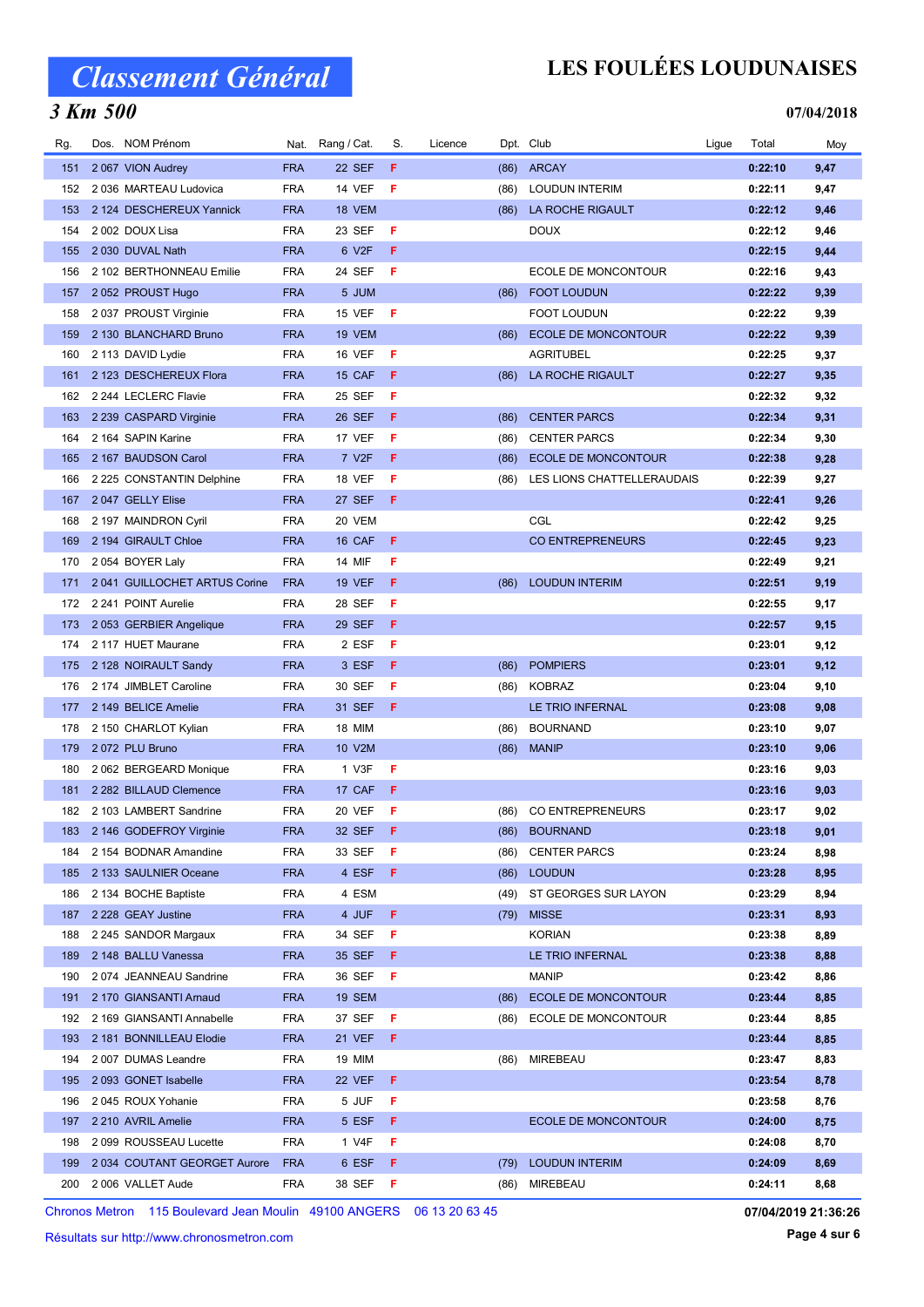### 3 Km 500

## LES FOULÉES LOUDUNAISES

#### 07/04/2018

| Rg. | Dos. NOM Prénom            |            | Nat. Rang / Cat.    | S. | Licence |      | Dpt. Club                        | Ligue | Total   | Moy  |
|-----|----------------------------|------------|---------------------|----|---------|------|----------------------------------|-------|---------|------|
| 201 | 2 005 CHEVALLIER Magalie   | <b>FRA</b> | 39 SEF              | F. |         |      | (86) LES TROIS MOUTIERS          |       | 0:24:12 | 8,68 |
| 202 | 2 171 TIJOU Mickael        | <b>FRA</b> | 20 SEM              |    |         |      |                                  |       | 0:24:17 | 8,65 |
| 203 | 2 120 DIDIER Lauraline     | <b>FRA</b> | 6 JUF               | F  |         | (86) | SAINT JEAN DE SAUVES             |       | 0:24:25 | 8,60 |
| 204 | 2 119 DIDIER Christine     | <b>FRA</b> | 8 V2F               | F  |         |      |                                  |       | 0:24:25 | 8,60 |
| 205 | 2 229 BOUFFET Guilaine     | <b>FRA</b> | 23 VEF              | F  |         | (79) | <b>MISSE</b>                     |       | 0:24:26 | 8,59 |
| 206 | 2 238 BIRAUD Laurence      | <b>FRA</b> | 9 V2F               | F  |         | (79) | <b>MISSE</b>                     |       | 0:24:27 | 8,59 |
| 207 | 2088 KOLNIK Gerard         | <b>FRA</b> | 1 V4M               |    |         | (86) | <b>LOUDUN INTERIM</b>            |       | 0:24:31 | 8,56 |
| 208 | 2 256 HALLIER Bastien      | <b>FRA</b> | 21 SEM              |    |         | (45) | <b>LOUDUN INTERIM</b>            |       | 0:24:33 | 8,56 |
| 209 | 2078 METOIS Martine        | <b>FRA</b> | <b>24 VEF</b>       | F  |         | (86) | <b>ELIS</b>                      |       | 0:24:38 | 8,52 |
| 210 | 2058 TISSERAND Berenice    | <b>FRA</b> | 40 SEF              | F  |         |      | <b>HARAS DES OUCHES</b>          |       | 0:24:40 | 8,51 |
| 211 | 2056 THOMAS Anika          | <b>FRA</b> | 2 V3F               | F  |         | (86) | <b>LOUDUN</b>                    |       | 0:24:42 | 8,50 |
| 212 | 2085 ROUX Gilles           | <b>FRA</b> | 11 V2M              |    |         |      |                                  |       | 0:24:43 | 8,50 |
| 213 | 2 161 PANNIER Charlene     | <b>FRA</b> | 41 SEF              | F  |         |      |                                  |       | 0:24:59 | 8,41 |
| 214 | 2008 BLANCHIN Anne Laure   | <b>FRA</b> | <b>25 VEF</b>       | F  |         |      |                                  |       | 0:25:01 | 8,39 |
| 215 | 2 281 LE NAOUR Emmanuelle  | <b>FRA</b> | <b>26 VEF</b>       | F  |         |      |                                  |       | 0:25:07 | 8,36 |
| 216 | 2 257 ROCHELLE Lise        | <b>FRA</b> | 42 SEF              | F  |         | (45) | <b>LOUDUN INTERIM</b>            |       | 0:25:16 | 8,31 |
| 217 | 2015 BONNILLEAU Rose Marie | <b>FRA</b> | 3 V3F               | F  |         | (86) | <b>LOUDUN</b>                    |       | 0:25:17 | 8,31 |
| 218 | 2 206 HUCHET Tiphany       | <b>FRA</b> | 15 MIF              | F  |         |      | <b>COLLEGE CHAVAGNES</b>         |       | 0:25:18 | 8,30 |
| 219 | 2 195 RIVIERE Coraline     | <b>FRA</b> | 43 SEF              | F  |         |      |                                  |       | 0:25:40 | 8,18 |
| 220 | 2080 CHARRIER Christelle   | <b>FRA</b> | 10 V2F              | F  |         | (86) | <b>ELIS</b>                      |       | 0:25:44 | 8,16 |
| 221 | 2 101 BOUCHE Laurence      | <b>FRA</b> | 11 V <sub>2</sub> F | F  |         |      | <b>ECOLE DE MONCONTOUR</b>       |       | 0:26:07 | 8,04 |
| 222 | 2 145 PESSEREAU Karine     | <b>FRA</b> | 44 SEF              | F  |         |      | LES JARDINS DE LA BEAUTE         |       | 0:26:08 | 8,04 |
| 223 | 2 222 DOUBLE Sabrina       | <b>FRA</b> | 27 VEF              | F  |         |      |                                  |       | 0:26:10 | 8,03 |
| 224 | 2 147 ANDRE Christian      | <b>FRA</b> | 2 V4M               |    |         | (86) | <b>LOUDUN</b>                    |       | 0:26:10 | 8,02 |
| 225 | 2 247 SIRE Jeanne          | <b>FRA</b> | <b>28 VEF</b>       | F  |         | (17) | <b>KORIAN</b>                    |       | 0:26:19 | 7,98 |
| 226 | 2 205 JALLAIS Arnaud       | <b>FRA</b> | 22 SEM              |    |         | (87) | <b>LIMOGES</b>                   |       | 0:26:27 | 7,94 |
| 227 | 2021 LEFEBVRE Cecile       | <b>FRA</b> | <b>29 VEF</b>       | F  |         |      | <b>ECOLE DE MONCONTOUR</b>       |       | 0:26:30 | 7,92 |
| 228 | 2 144 PAYA Benjamin        | <b>FRA</b> | 23 SEM              |    |         | (86) | LES JARDINS DE LA BEAUTE         |       | 0:26:46 | 7,85 |
| 229 | 2 248 INDART Anais         | <b>FRA</b> | 45 SEF              | F  |         | (86) | <b>KORIAN</b>                    |       | 0:26:54 | 7,80 |
| 230 | 2 039 BONNILLEAU Alima     | <b>FRA</b> | 12 V2F              | F  | 2056551 | (86) | <b>ENTENTE POITIERS ATHLE 86</b> | N-A   | 0:26:55 | 7,80 |
| 231 | 2 155 LANGE Justine        | <b>FRA</b> | 46 SEF              | F  |         |      |                                  |       | 0:26:59 | 7,78 |
| 232 | 2 279 AGUILLON Jeanne      | <b>FRA</b> | 18 CAF              | F  |         |      |                                  |       | 0:27:02 | 7,77 |
| 233 | 2014 CARTIER Vanessa       | <b>FRA</b> | 47 SEF              | F  |         |      |                                  |       | 0:27:12 | 7,72 |
| 234 | 2 026 DECESVRE Florence    | <b>FRA</b> | 30 VEF              | -F |         |      |                                  |       | 0:27:12 | 7,72 |
| 235 | 2 235 DILLAY Frederique    | <b>FRA</b> | 31 VEF              | F  |         |      |                                  |       | 0:27:14 | 7,71 |
| 236 | 2 173 MAILLET Brigitte     | <b>FRA</b> | 32 VEF              | F  |         | (86) | <b>POITIERS</b>                  |       | 0:27:29 | 7,64 |
| 237 | 2081 BOYER Dorine          | <b>FRA</b> | 48 SEF              | F  |         | (86) | <b>ELIS</b>                      |       | 0:27:29 | 7,64 |
| 238 | 2073 BERGER Justine        | <b>FRA</b> | 7 ESF               | F  |         |      | <b>MANIP</b>                     |       | 0:27:30 | 7,63 |
| 239 | 2 175 SOUCHARD Lydie       | <b>FRA</b> | 13 V2F              | F  |         | (86) | <b>ECOLE DE MONCONTOUR</b>       |       | 0:27:34 | 7,62 |
| 240 | 2 112 RABY Sonia           | <b>FRA</b> | 33 VEF              | F  |         |      |                                  |       | 0:27:44 | 7,57 |
| 241 | 2 151 BOUCHARD Isabelle    | <b>FRA</b> | 34 VEF              | F  |         | (27) | <b>CENTER PARCS</b>              |       | 0:27:49 | 7,55 |
| 242 | 2 153 BRANDI Amandine      | <b>FRA</b> | 49 SEF              | F  |         | (86) | <b>CENTER PARCS</b>              |       | 0:27:49 | 7,55 |
| 243 | 2044 ROUX Anais            | <b>FRA</b> | 19 CAF              | F  |         |      |                                  |       | 0:28:21 | 7,41 |
| 244 | 2 104 PESSEREAU Janick     | <b>FRA</b> | 2 V3M               |    |         | (86) | CEAUX EN LOUDUN                  |       | 0:28:45 | 7,31 |
| 245 | 2 050 TRAHARD Maryline     | <b>FRA</b> | 35 VEF              | F  |         |      |                                  |       | 0:28:59 | 7,24 |
| 246 | 2 135 GAUCLIN Christine    | <b>FRA</b> | 14 V2F              | F  |         | (86) | <b>CLUB HIPPIQUE</b>             |       | 0:30:27 | 6,90 |
| 247 | 2 139 AMIRAULT Marion      | <b>FRA</b> | <b>50 SEF</b>       | F  |         |      |                                  |       | 0:30:36 | 6,86 |
| 248 | 2 201 GUERIN Mickaelle     | <b>FRA</b> | 36 VEF              | F  |         | (86) | <b>CLUB HIPPIQUE</b>             |       | 0:31:14 | 6,73 |
| 249 | 2 166 BOTTREAU Angelique   | <b>FRA</b> | 15 V2F              | F. |         | (86) | <b>CENTER PARCS</b>              |       | 0:31:19 | 6,71 |
| 250 | 3 209 LAULERGUE Olivier    | <b>FRA</b> | 21 VEM              |    |         |      |                                  |       | 0:53:14 | 3,94 |

Chronos Metron 115 Boulevard Jean Moulin 49100 ANGERS 06 13 20 63 45